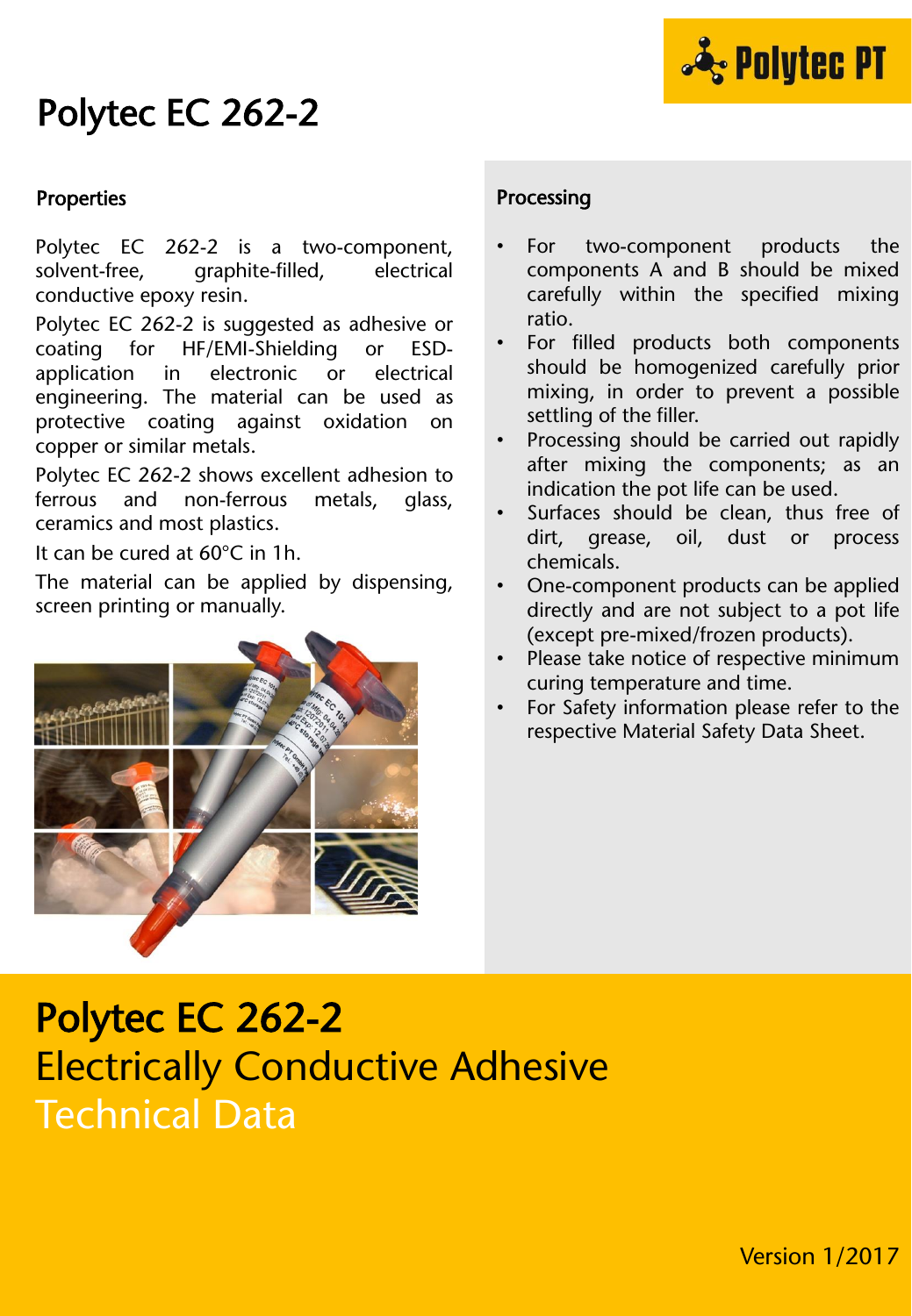

### Polytec EC 262-2

| Properties in uncured state                 | Method                       | Unit                     | <b>Technical Data</b>        |
|---------------------------------------------|------------------------------|--------------------------|------------------------------|
| <b>Chemical basis</b>                       |                              |                          | Epoxy                        |
| No. of components                           | $\overline{\phantom{a}}$     | $\overline{\phantom{a}}$ | 2                            |
| Mixing ratio (weight)                       | $\qquad \qquad \blacksquare$ | $\overline{\phantom{a}}$ | 1:1                          |
| Mixing ratio (volume)                       |                              |                          | $\overline{\phantom{a}}$     |
| Pot life at 23°C                            | <b>TM 702</b>                | $\mathsf{h}$             | $6 - 8$                      |
| Storage Stability at 23°C                   | <b>TM 701</b>                | months                   | 12                           |
| Consistency                                 | <b>TM 101</b>                | $\overline{\phantom{m}}$ | Pastös                       |
| Density Mix                                 | TM 201.2                     | g/cm <sup>3</sup>        | 1.21                         |
| Density A-Part                              | TM 201.2                     | g/cm <sup>3</sup>        | $\qquad \qquad \blacksquare$ |
| Density B-Part                              | TM 201.2                     | g/cm <sup>3</sup>        | $\overline{\phantom{a}}$     |
| Type of filler                              | $\overline{\phantom{m}}$     | $\overline{\phantom{a}}$ | Graphite                     |
| Max. particle size                          | $\overline{\phantom{a}}$     | µm                       | <40                          |
| Viscosity Mix 84 s <sup>-1</sup> at 23°C    | TM 202.1                     | mPa·s                    | 23 000                       |
| Viscosity A-Part 84 s <sup>-1</sup> at 23°C | TM 202.1                     | mPa·s                    | 64 000                       |
| Viscosity B-Part 84 s <sup>-1</sup> at 23°C | TM 202.1                     | mPa·s                    | 15 000                       |

| Properties in cured* state                 | Method                   | Unit              | <b>Technical Data</b>        |
|--------------------------------------------|--------------------------|-------------------|------------------------------|
| Color                                      | <b>TM 101</b>            |                   | <b>Black</b>                 |
| Hardness (Shore D)                         | DIN EN ISO 868           |                   | 60                           |
| Temperature resistance continuous          | <b>TM 302</b>            | $^{\circ}$ C      | $-55/ +180$                  |
| Temperature resistance short term          | <b>TM 302</b>            | $^{\circ}$ C      | $-55/+240$                   |
| <b>Degradation Temperature</b>             | <b>TM 302</b>            | $^{\circ}$ C      | $+300$                       |
| Glass Transition Temperature $(T_q)$       | <b>TM 501</b>            | $^{\circ}$ C      | 75                           |
| Coefficient of thermal expansion $(T_q)$   | ISO 11359-2              | ppm               | $\overline{\phantom{a}}$     |
| Coefficient of thermal expansion ( $>Ta$ ) | ISO 11359-2              | ppm               | $\overline{a}$               |
| Thermal conductivity                       | $\overline{\phantom{a}}$ | W/mK              | 1.1                          |
| Specific volume resistivity                | <b>DIN EN ISO 3915</b>   | $\Omega$ ·cm      | $\overline{\phantom{a}}$     |
| Electrical conductivity                    | <b>DIN EN ISO 3915</b>   | S/m               | $\qquad \qquad \blacksquare$ |
| Elasticity modulus                         | TM 605                   | N/mm <sup>2</sup> | 580                          |
| Tensile Strength                           | TM 605                   | N/mm <sup>2</sup> | 6.3                          |
| Lap shear strength (Al/Al)                 | <b>TM 604</b>            | N/mm <sup>2</sup> | 8.1                          |
| Elongation at break                        | TM 605                   | $\%$              | 3.0                          |
| Water absorption 24 h, 23°C                | <b>TM 301</b>            | $\%$              | $\overline{\phantom{a}}$     |

\*The above data has been determined with samples cured at 150°C. Please notice, by varying the curing temperature these properties can be influenced to some extend.